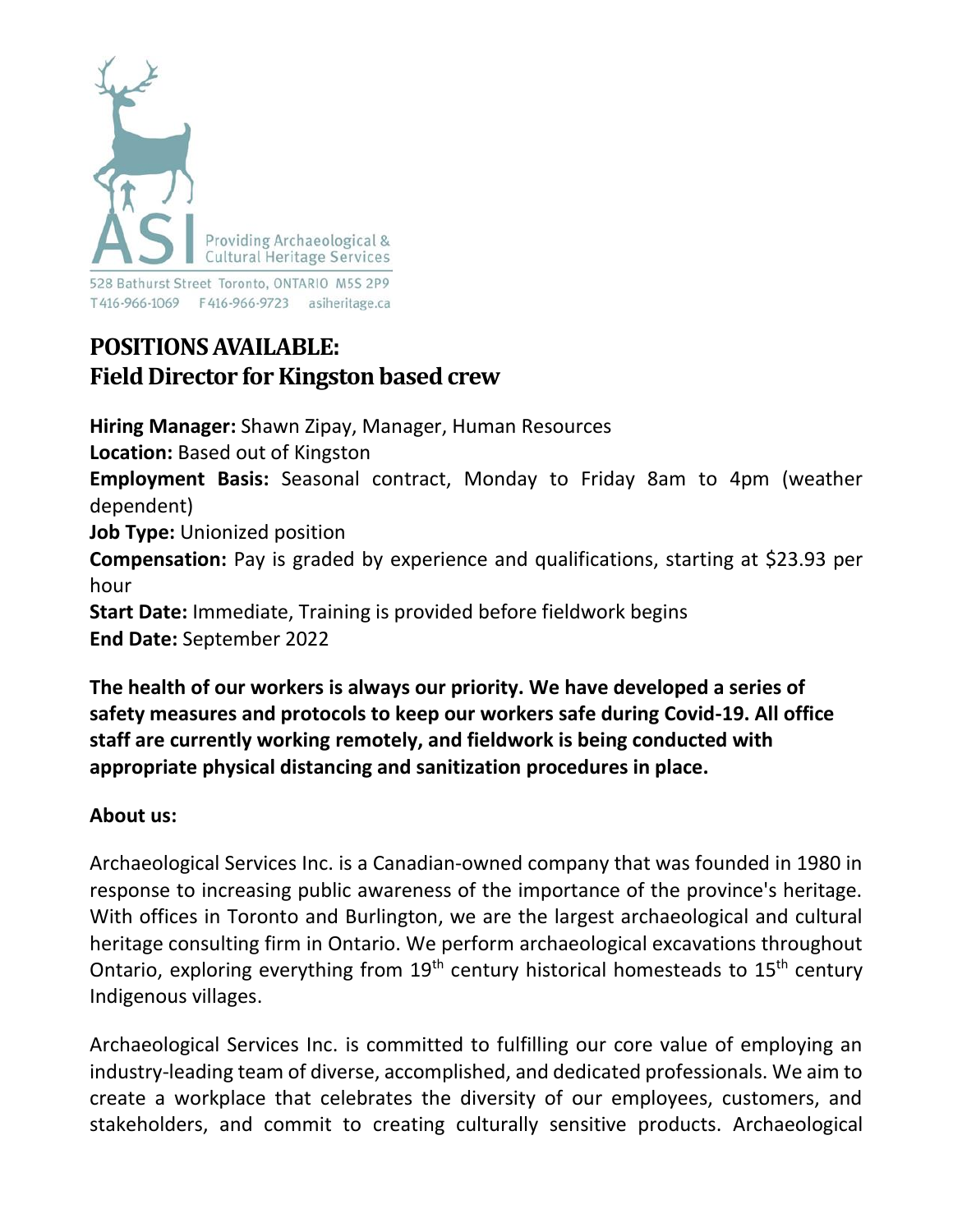Services Inc. endeavors to foster an inclusive, equitable, and accessible environment where all employees feel valued, respected, and supported.

We are an Equal Opportunity Employer in accordance with the Accessibility for Ontarians with Disabilities Act, 2005, the tenets of the Canadian Human Rights Act and the Ontario Human Rights Code.

## **About you:**

Archaeological Services Inc. is seeking to employ a licensed professional with a passion for cultural heritage who thrives working independently and leading a small, dedicated team. Our ideal candidate will be a problem solver, thorough, meticulous, dependable, and have a positive attitude. Preference will be given to a candidate with 5+ years of experience in field archaeology, prior experience as a Culture Resource Management Field Director and a strong background in historical excavation.

## **General Responsibilities:**

Supervise, train and mentor field technicians.

Represent the company in a professional manner when answering questions that may arise on-site from members of the public or the landowner.

#### **Specific Responsibilities**

Assist with Stage 4 Burial investigation by supervising the screening of fill to recover fragmented human remains using appropriate field techniques and recording methods according to site type and conditions such that all field work meets, at a minimum, the requirements of the current *Standards and Guidelines for Consultant Archaeologists* issued by the Ministry of Heritage, Sport, Tourism and Culture Industries and associated Technical Bulletins. Safeguard human remains while they are in your possession.

# **Qualifications:**

Applied Research or Professional archaeological license issued by the Province of Ontario.

Thorough knowledge of the current Standards and Guidelines for Consultant Archaeologists issued by the Ministry of Heritage, Sport, Tourism and Culture Industries and associated Technical Bulletins.